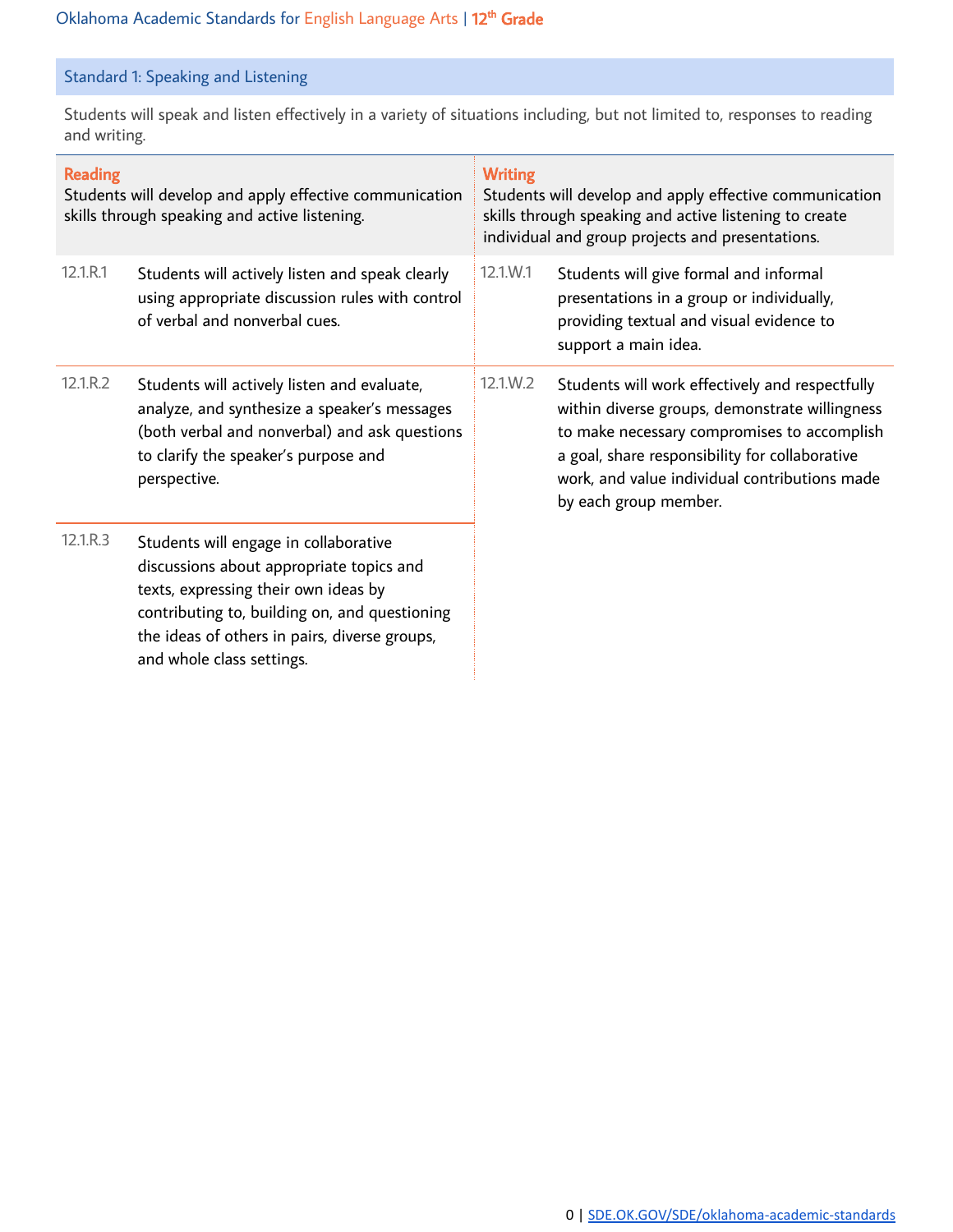|  | <b>Standard 2: Reading and Writing Process</b> |  |  |  |
|--|------------------------------------------------|--|--|--|
|--|------------------------------------------------|--|--|--|

Students will use a variety of recursive reading and writing processes.

| <b>Reading</b><br>Students will read and comprehend increasingly complex<br>literary and informational texts. |                                                                                                                                                        | <b>Writing</b><br>Students will develop and strengthen writing by<br>engaging in a recursive process that includes<br>prewriting, drafting, revising, editing, and<br>publishing. |                                                                                                                                                                                                                                                   |
|---------------------------------------------------------------------------------------------------------------|--------------------------------------------------------------------------------------------------------------------------------------------------------|-----------------------------------------------------------------------------------------------------------------------------------------------------------------------------------|---------------------------------------------------------------------------------------------------------------------------------------------------------------------------------------------------------------------------------------------------|
| 12.2.R.1                                                                                                      | Students will summarize, paraphrase, and synthesize<br>ideas, while maintaining meaning and a logical<br>sequence of events, within and between texts. | 12.2.W.1                                                                                                                                                                          | Students will apply components of a<br>recursive writing process for multiple<br>purposes to create a focused, organized,<br>and coherent piece of writing.                                                                                       |
| 12.2.R.2                                                                                                      | Students will evaluate details in literary and<br>non-fiction/informational texts to connect how<br>genre supports the author's purpose.               | 12.2.W.2                                                                                                                                                                          | Students will plan (e.g., outline) and<br>prewrite a first draft as necessary.                                                                                                                                                                    |
|                                                                                                               |                                                                                                                                                        | 12.2.W.3                                                                                                                                                                          | Students will develop drafts by choosing<br>an organizational structure (e.g.,<br>description, compare/contrast,<br>sequential, problem/solution,<br>cause/effect, etc.) and building on ideas<br>in multi-paragraph essays.                      |
|                                                                                                               |                                                                                                                                                        | 12.2.W.4                                                                                                                                                                          | Students will edit and revise multiple<br>drafts for logical organization, enhanced<br>transitions and coherence, sentence<br>variety, and use of tone and point of<br>view through specific rhetorical devices<br>to establish meaningful texts. |
|                                                                                                               |                                                                                                                                                        | 12.2.W.5                                                                                                                                                                          | Students will use resources to find<br>correct spellings of words (e.g., word wall,<br>vocabulary notebook, print and<br>electronic dictionaries, and spell-check).                                                                               |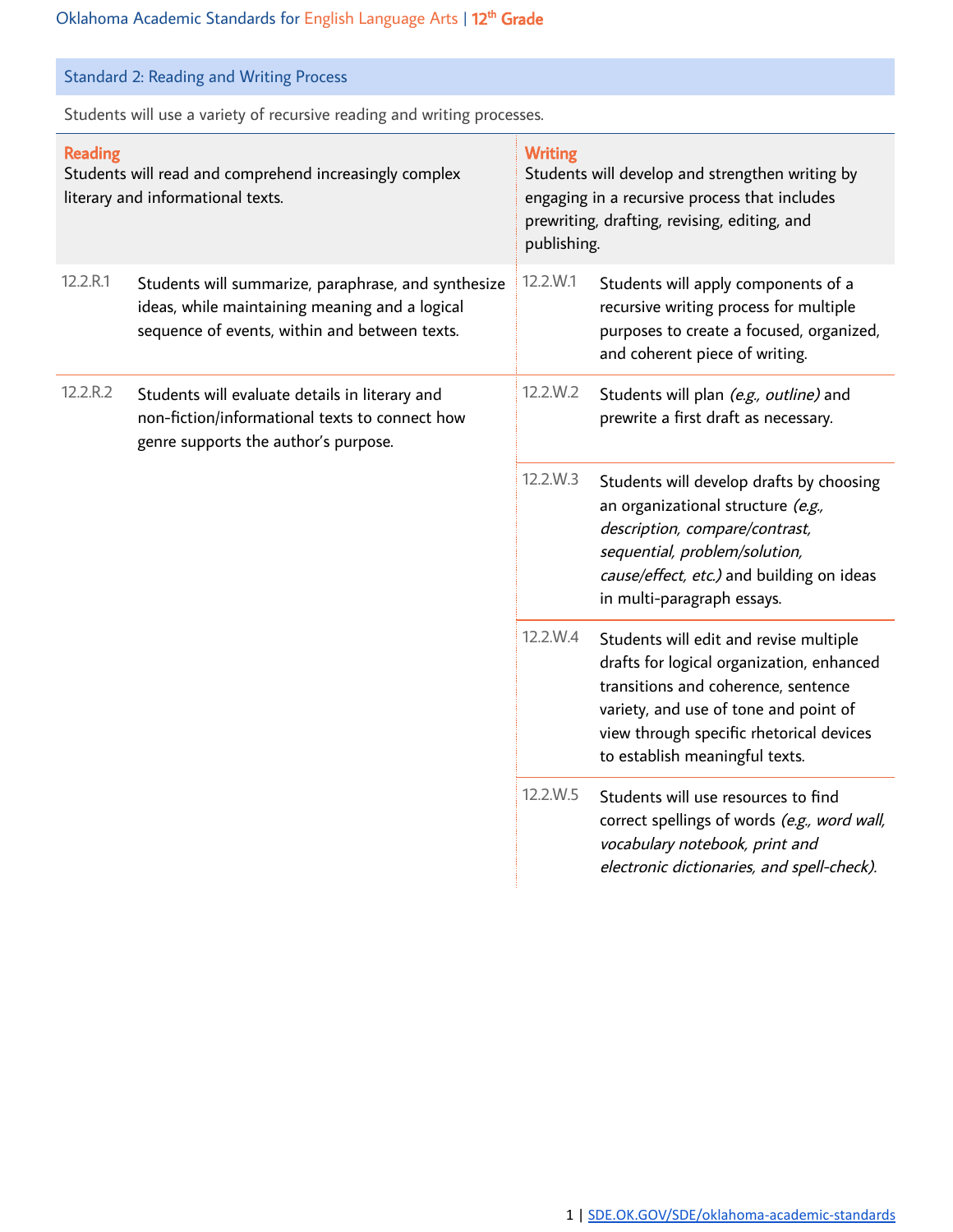| <b>Standard 3: Critical Reading and Writing</b>                                                                                                                                                                                       |                                                                                                                                                                                                                 |                                                                                                                                                                                                              |                                                                                                                                                                                                                                                                                                                                                                              |  |
|---------------------------------------------------------------------------------------------------------------------------------------------------------------------------------------------------------------------------------------|-----------------------------------------------------------------------------------------------------------------------------------------------------------------------------------------------------------------|--------------------------------------------------------------------------------------------------------------------------------------------------------------------------------------------------------------|------------------------------------------------------------------------------------------------------------------------------------------------------------------------------------------------------------------------------------------------------------------------------------------------------------------------------------------------------------------------------|--|
|                                                                                                                                                                                                                                       | Students will apply critical thinking skills to reading and writing.                                                                                                                                            |                                                                                                                                                                                                              |                                                                                                                                                                                                                                                                                                                                                                              |  |
| <b>Reading</b><br>Students will comprehend, interpret, evaluate, and<br>respond to a variety of complex texts of all literary and<br>informational genres from a variety of historical, cultural,<br>ethnic, and global perspectives. |                                                                                                                                                                                                                 | <b>Writing</b><br>Students will write for varied purposes and audiences in<br>all modes, using fully developed ideas, strong<br>organization, well-chosen words, fluent sentences, and<br>appropriate voice. |                                                                                                                                                                                                                                                                                                                                                                              |  |
| 12.3.R.1                                                                                                                                                                                                                              | Students will evaluate the extent to which<br>historical, cultural, and/or global perspectives<br>affect authors' stylistic and organizational<br>choices in grade-level literary and<br>informational genres.  | 12.3.W.1                                                                                                                                                                                                     | <b>NARRATIVE</b><br>Students will write narratives embedded in<br>other modes as appropriate.                                                                                                                                                                                                                                                                                |  |
| 12.3.R.2                                                                                                                                                                                                                              | Students will evaluate points of view and<br>perspectives in more than one grade-level<br>literary and/or informational text and explain<br>how multiple points of view contribute to the<br>meaning of a work. | 12.3.W.2                                                                                                                                                                                                     | <b>INFORMATIVE</b><br>Students will compose essays and reports to<br>objectively introduce and develop topics,<br>incorporating evidence (e.g., specific facts,<br>examples, details, data) and maintaining an<br>organized structure and a formal style.                                                                                                                    |  |
| 12.3.R.3                                                                                                                                                                                                                              | Students will analyze how authors use key<br>literary elements to contribute to meaning and<br>interpret how themes are connected across<br>texts.                                                              | 12.3.W.3                                                                                                                                                                                                     | Students will elaborate on ideas by using<br>logical reasoning and illustrative examples to<br>connect evidences to claim(s).                                                                                                                                                                                                                                                |  |
| 12.3.R.4                                                                                                                                                                                                                              | Students will evaluate literary devices to<br>support interpretations of texts, including<br>comparisons across texts.                                                                                          | 12.3.W.4                                                                                                                                                                                                     | <b>ARGUMENT</b><br>Students will (1) introduce precise, informed<br>claims, (2) distinguish them from alternate or<br>opposing claims, (3) organize claims,<br>counterclaims, and evidence in a way that<br>provides a logical sequence for the entire<br>argument, and (4) provide the most relevant<br>evidences to develop balanced arguments,<br>using credible sources. |  |
| 12.3.R.5                                                                                                                                                                                                                              | Students will evaluate how authors writing on<br>the same issue reached different conclusions<br>because of differences in assumptions,<br>evidence, reasoning, and viewpoints.                                 | 12.3.W.5                                                                                                                                                                                                     | Students will use words, phrases, clauses, and<br>varied syntax to connect all parts of the<br>argument and create cohesion and include a<br>conclusion that follows logically from the<br>information presented and supports the<br>argument.                                                                                                                               |  |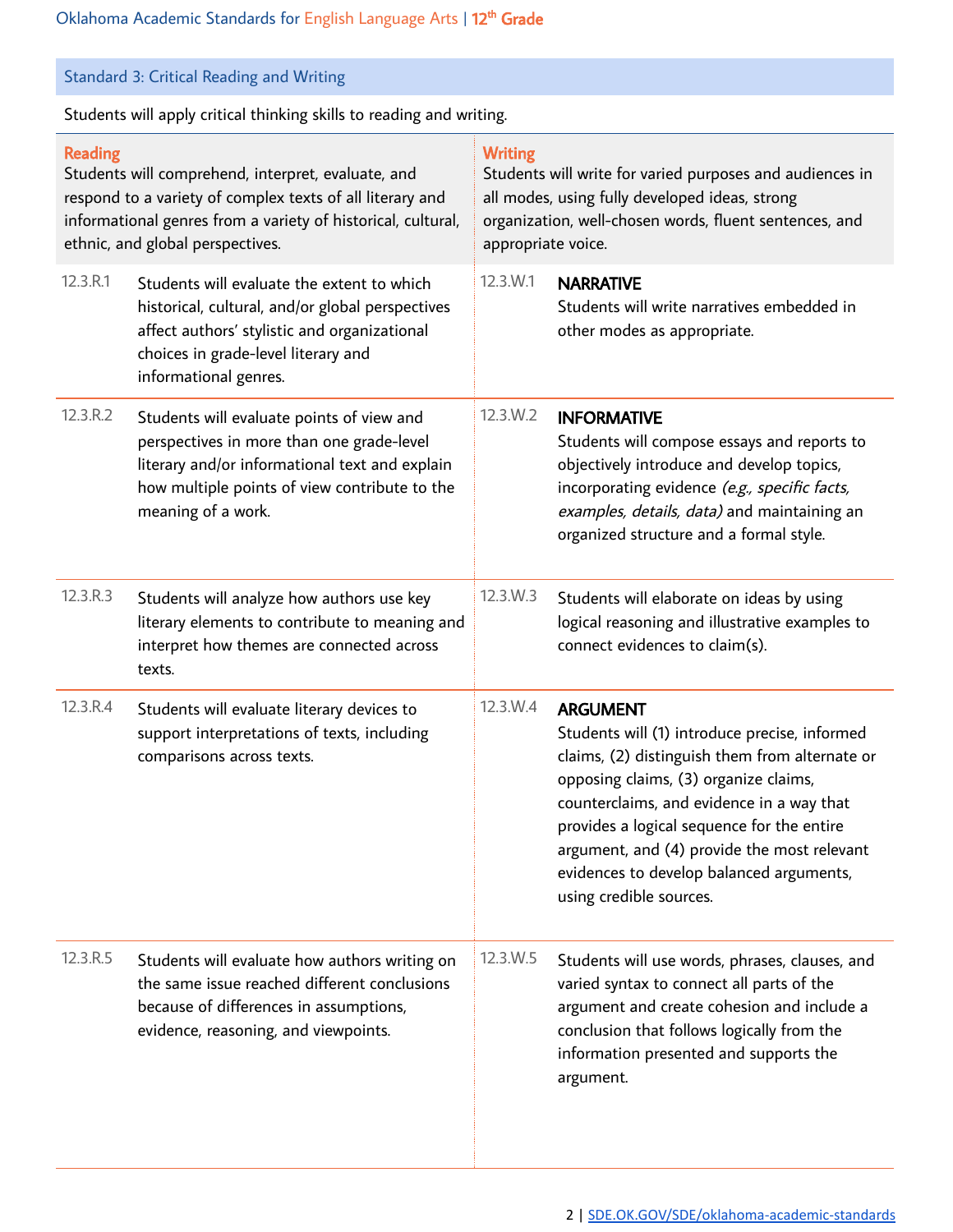#### Oklahoma Academic Standards for English Language Arts | 12<sup>th</sup> Grade

| 12.3.R.6 | Students will comparatively analyze the<br>structures of texts (e.g., compare/contrast,<br>problem/solution, cause/effect,<br>claims/counterclaims/evidence) and content by<br>inferring connections among multiple texts<br>and providing textual evidence to support<br>their conclusions. | $12.3 \times 6$ | Students will blend multiple modes of writing<br>to produce effective argumentative essays. |
|----------|----------------------------------------------------------------------------------------------------------------------------------------------------------------------------------------------------------------------------------------------------------------------------------------------|-----------------|---------------------------------------------------------------------------------------------|
| 12.3.R.7 | Students will make connections (e.g., thematic<br>links, literary analysis, authors' style) between<br>and across multiple texts and provide textual<br>evidence to support their inferences.                                                                                                |                 |                                                                                             |

### Standard 4: Vocabulary

Students will expand their working vocabularies to effectively communicate and understand texts.

| <b>Reading</b><br>Students will expand academic, domain-appropriate,<br>grade-level vocabularies through reading, word study, and<br>class discussion. |                                                                                                                                                                                                         | <b>Writing</b><br>Students will apply knowledge of vocabularies to<br>communicate by using descriptive, academic, and<br>domain-appropriate abstract and concrete words in their<br>writing. |                                                                                                              |
|--------------------------------------------------------------------------------------------------------------------------------------------------------|---------------------------------------------------------------------------------------------------------------------------------------------------------------------------------------------------------|----------------------------------------------------------------------------------------------------------------------------------------------------------------------------------------------|--------------------------------------------------------------------------------------------------------------|
| 12.4.R.1                                                                                                                                               | Students will increase knowledge of academic,<br>domain-appropriate, grade-level vocabulary to<br>infer meaning of grade-level text.                                                                    | 12.4.W.1                                                                                                                                                                                     | Students will use domain-appropriate<br>vocabulary to communicate complex ideas in<br>writing clearly.       |
| 12.4.R.2                                                                                                                                               | Students will use word parts (e.g., affixes,<br>Greek and Latin roots, stems) to define and<br>determine the meaning of increasingly<br>complex words.                                                  | 12.4.W.2                                                                                                                                                                                     | Students will select appropriate language to<br>create a specific effect according to purpose in<br>writing. |
| 12.4.R.3                                                                                                                                               | Students will use context clues to determine or<br>clarify the meaning of words or distinguish<br>among multiple-meaning words.                                                                         |                                                                                                                                                                                              |                                                                                                              |
| 12.4.R.4                                                                                                                                               | Students will analyze and evaluate the<br>relationships among words with multiple<br>meanings and recognize the connotation and<br>denotation of words.                                                 |                                                                                                                                                                                              |                                                                                                              |
| 12.4.R.5                                                                                                                                               | Students will use general and specialized<br>dictionaries, thesauri, glossaries, histories of<br>language, books of quotations, and other<br>related references (print and/or electronic) as<br>needed. |                                                                                                                                                                                              |                                                                                                              |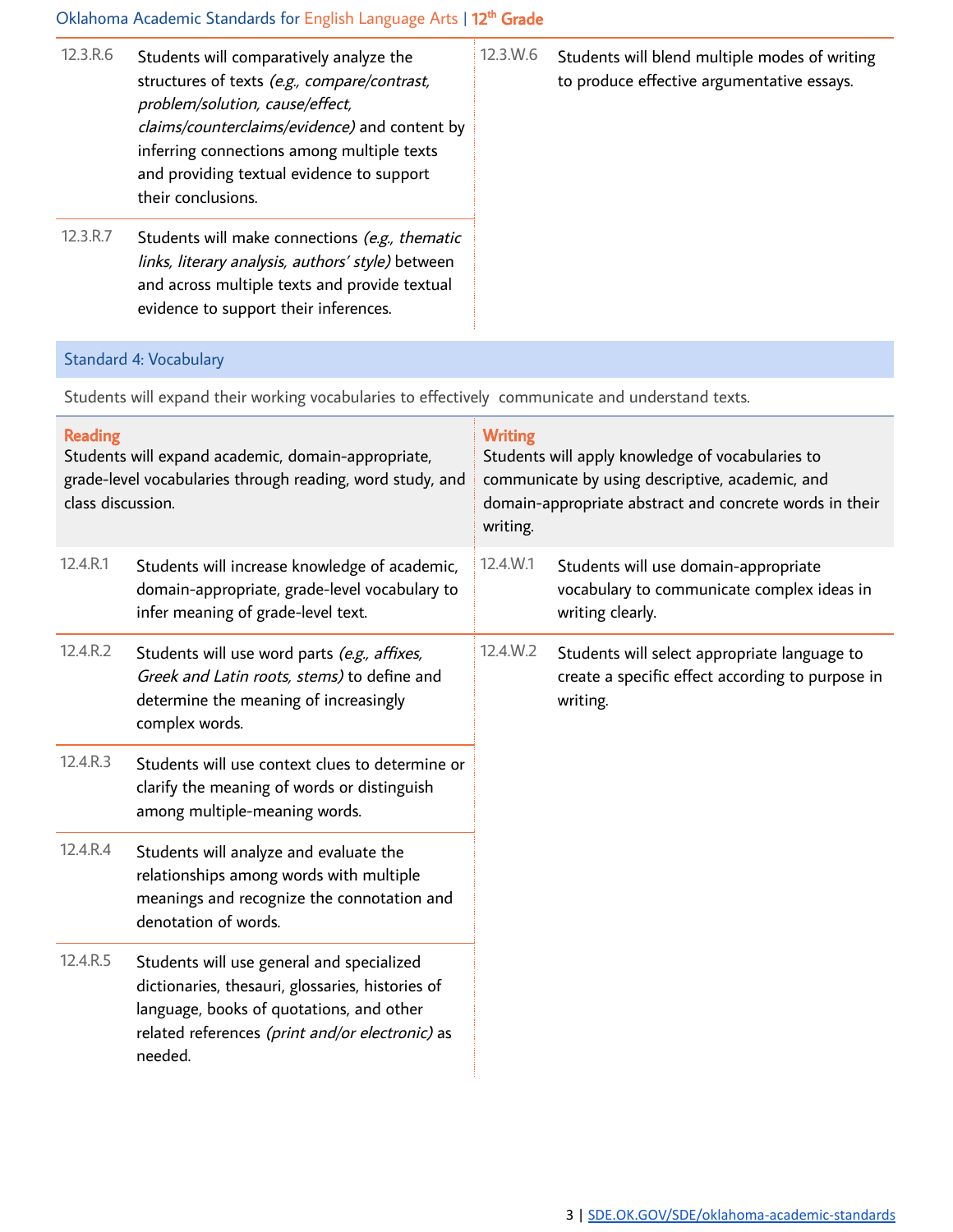#### Oklahoma Academic Standards for English Language Arts | 12<sup>th</sup> Grade

### Standard 5: Language

Students will apply knowledge of grammar and rhetorical style to reading and writing.

| <b>Reading</b><br>Students will apply knowledge of grammar and rhetorical<br>style to analyze and evaluate a variety of texts. |                                                                                                                                                                                                                                                            | <b>Writing</b><br>Students will demonstrate command of Standard English<br>grammar, mechanics, and usage through writing and<br>other modes of communication. |                                                                                                                                                                                                                             |
|--------------------------------------------------------------------------------------------------------------------------------|------------------------------------------------------------------------------------------------------------------------------------------------------------------------------------------------------------------------------------------------------------|---------------------------------------------------------------------------------------------------------------------------------------------------------------|-----------------------------------------------------------------------------------------------------------------------------------------------------------------------------------------------------------------------------|
| 12.5.R.1                                                                                                                       | Students will apply their knowledge of<br>grammar and rhetorical style to analyze and<br>evaluate a variety of texts, understanding that<br>usage and convention change over time and<br>using that understanding to manipulate style<br>when appropriate. | $12.5 \,\mathrm{W}$ .1                                                                                                                                        | Students will write using correct mechanics.                                                                                                                                                                                |
|                                                                                                                                |                                                                                                                                                                                                                                                            | 12.5.W.2                                                                                                                                                      | Students will compose simple, compound,<br>complex, and compound-complex sentences<br>and questions, including the use of phrases<br>and clauses, to signal differing relationships<br>among ideas.                         |
|                                                                                                                                |                                                                                                                                                                                                                                                            | 12.5.W.3                                                                                                                                                      | Students will demonstrate command of<br>Standard American English, grammar,<br>mechanics, and usage through writing,<br>presentations, and/or other modes of<br>communication to convey specific meanings<br>and interests. |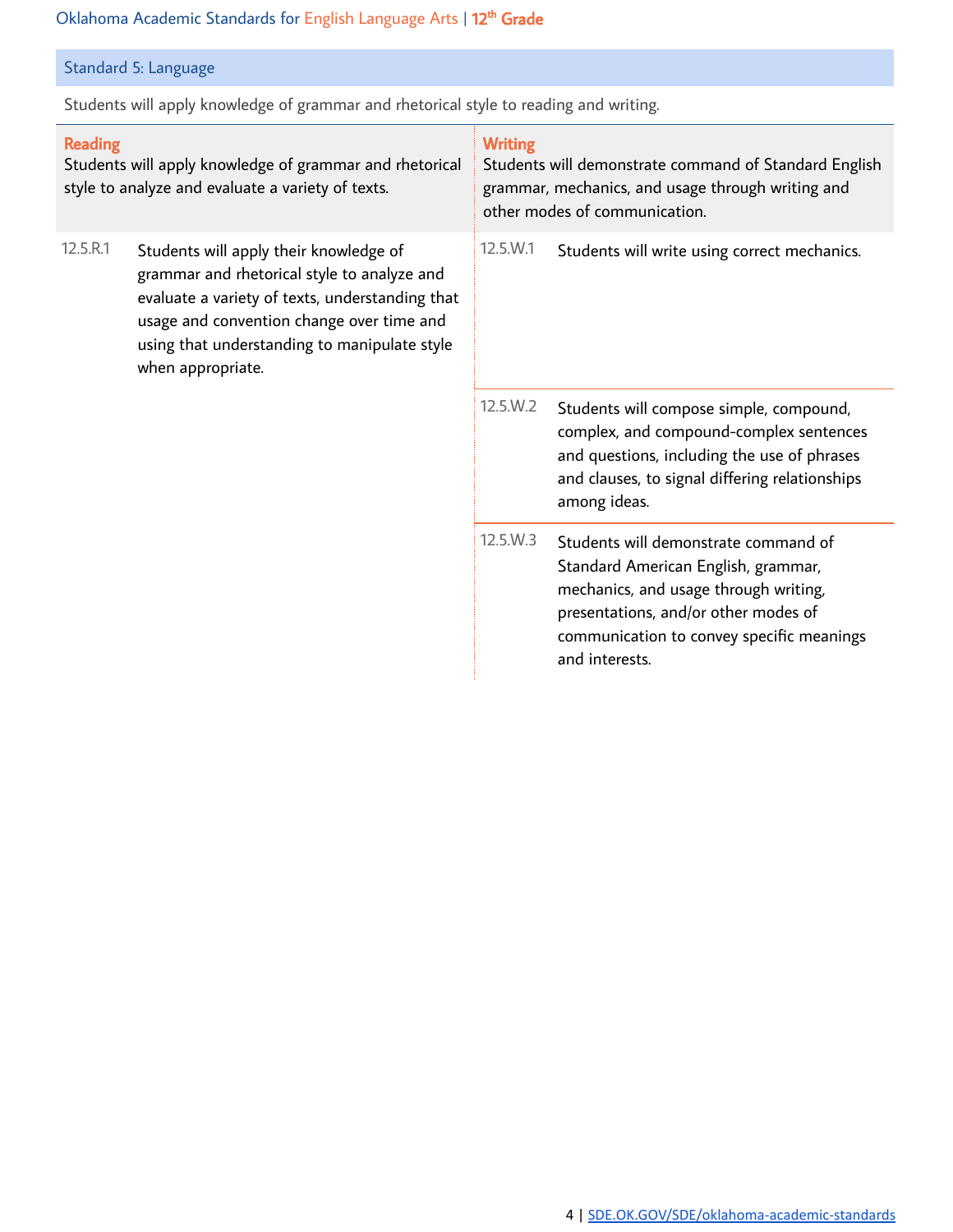# Standard 6: Research

Students will engage in inquiry to acquire, refine, and share knowledge.

| <b>Reading</b><br>Students will comprehend, evaluate, and synthesize<br>resources to acquire and refine knowledge. |                                                                                                                                                 | <b>Writing</b><br>Students will summarize and paraphrase, integrate<br>evidence, and cite sources to create reports, projects,<br>papers, texts, and presentations for multiple purposes. |                                                                                                                                                                                                                                   |  |
|--------------------------------------------------------------------------------------------------------------------|-------------------------------------------------------------------------------------------------------------------------------------------------|-------------------------------------------------------------------------------------------------------------------------------------------------------------------------------------------|-----------------------------------------------------------------------------------------------------------------------------------------------------------------------------------------------------------------------------------|--|
| 12.6.R.1                                                                                                           | Students will use their own viable research<br>questions and well-developed thesis<br>statements to find information about a<br>specific topic. | $12.6$ .W.1                                                                                                                                                                               | Students will write research papers and/or<br>texts independently over extended periods of<br>time (e.g., time for research, reflection, and<br>revision) and for shorter timeframes (e.g., a<br>single sitting or a day or two). |  |
| 12.6.R.2                                                                                                           | Students will synthesize resources to acquire<br>and refine knowledge, following ethical and<br>legal citation guidelines.                      | 12.6.W.2                                                                                                                                                                                  | Students will integrate findings from sources<br>using a well-developed thesis statement.                                                                                                                                         |  |
| 12.6.R.3                                                                                                           | Students will evaluate the relevance, reliability,<br>and validity of the information gathered.                                                 | 12.6.W.3                                                                                                                                                                                  | Students will integrate into their own writing<br>quotes, paraphrases, and summaries of<br>findings following an appropriate citation style<br>(e.g., MLA, APA, etc.) and avoiding plagiarism.                                    |  |
|                                                                                                                    |                                                                                                                                                 | 12.6.W.4                                                                                                                                                                                  | Students will synthesize and present<br>information in a report.                                                                                                                                                                  |  |